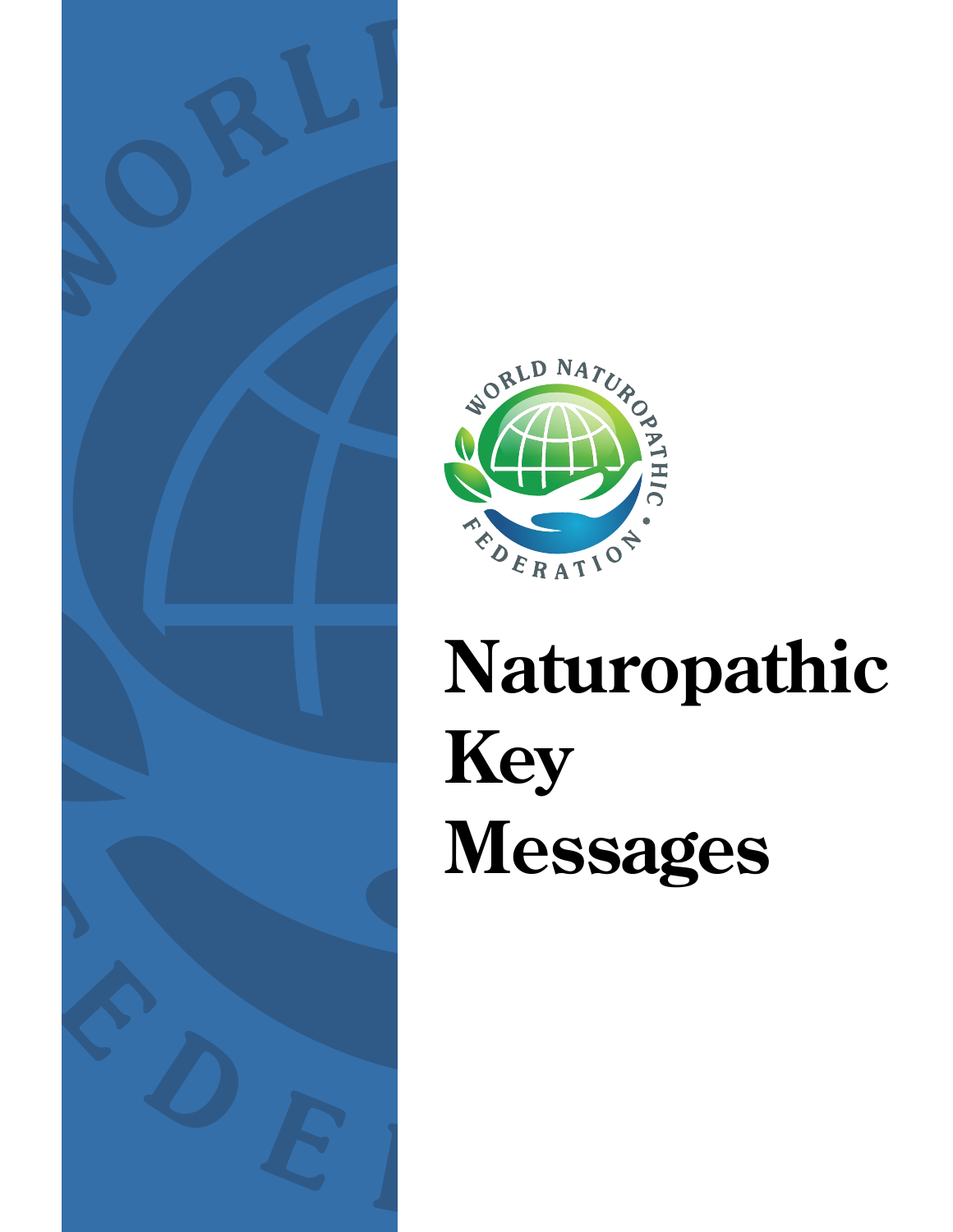## **Key Stats on the Global Naturopathic Profession**

- The naturopathic profession has existed as a distinct health care system for over 120 years.
- Naturopathic Workforce in 108 countries
- Over 110,000 naturopaths/ naturopathic doctors (NDs) globally
- 34 countries with statutory regulation for the naturopathic workforce
- Over 130 naturopathic educational programs internationally
- 5.5 million naturopathic patient visits per month globally
- Over 100 naturopathic community clinics
- More than 20 naturopathic research centres
- Naturopaths/NDs have published over 2000 peer-reviewed articles since 1987 with notable increases in the last 20 years.
- An average of 4 different naturopathic therapeutic modalities or practices are used in every naturopathic visit.
- 98% of naturopaths/NDs engage in community education and health promotion activities.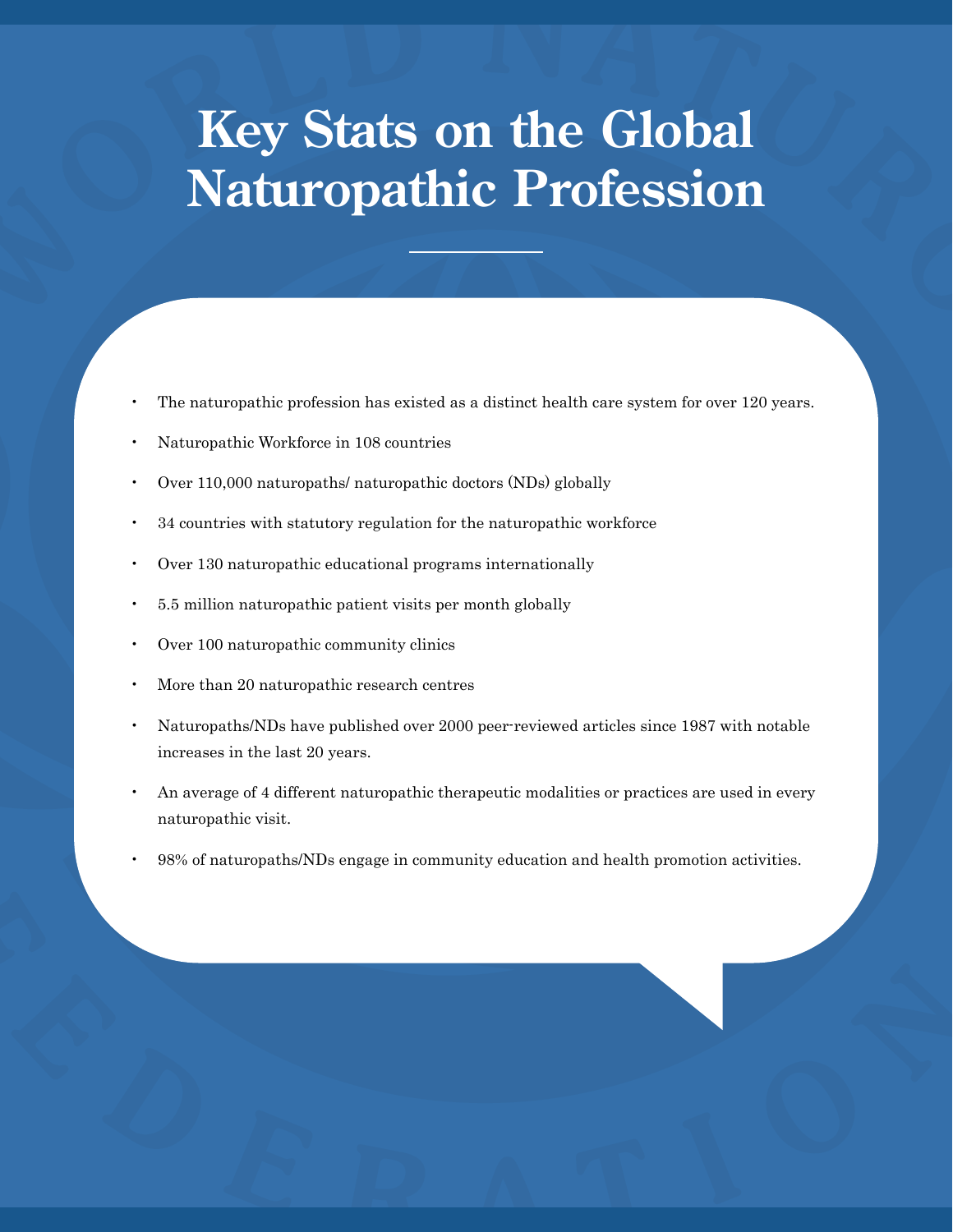## **Defining Naturopathic Profession**

#### What is the Origin of the Naturopathic Profession?

Naturopathy originated in Germany in the late 1800s as a European traditional system of medicine. It is part of Traditional and Complementary Medicine (T&CM) throughout all WHO Regions.

## What is Naturopathy / Naturopathic Medicine?

Naturopathy/naturopathic medicine is a traditional system of medicine defined by core philosophies and principles, guided by distinct naturopathic theories and integrated with a biomedical understanding of health and disease. Naturopathy/naturopathic medicine is a primary health care system that embraces complexity in all levels of patient assessment, diagnosis, treatment, and management that uses natural therapies to support and stimulate the body's innate ability to heal itself.

## How is Naturopathy Defined?

Naturopathy is defined by two philosophies and seven principles. The naturopathic philosophies of *vitalism* (an innate intelligence of living organisms) and *holism* (the body is a complex adaptive system that exists as a unified whole) are core to naturopathic practice.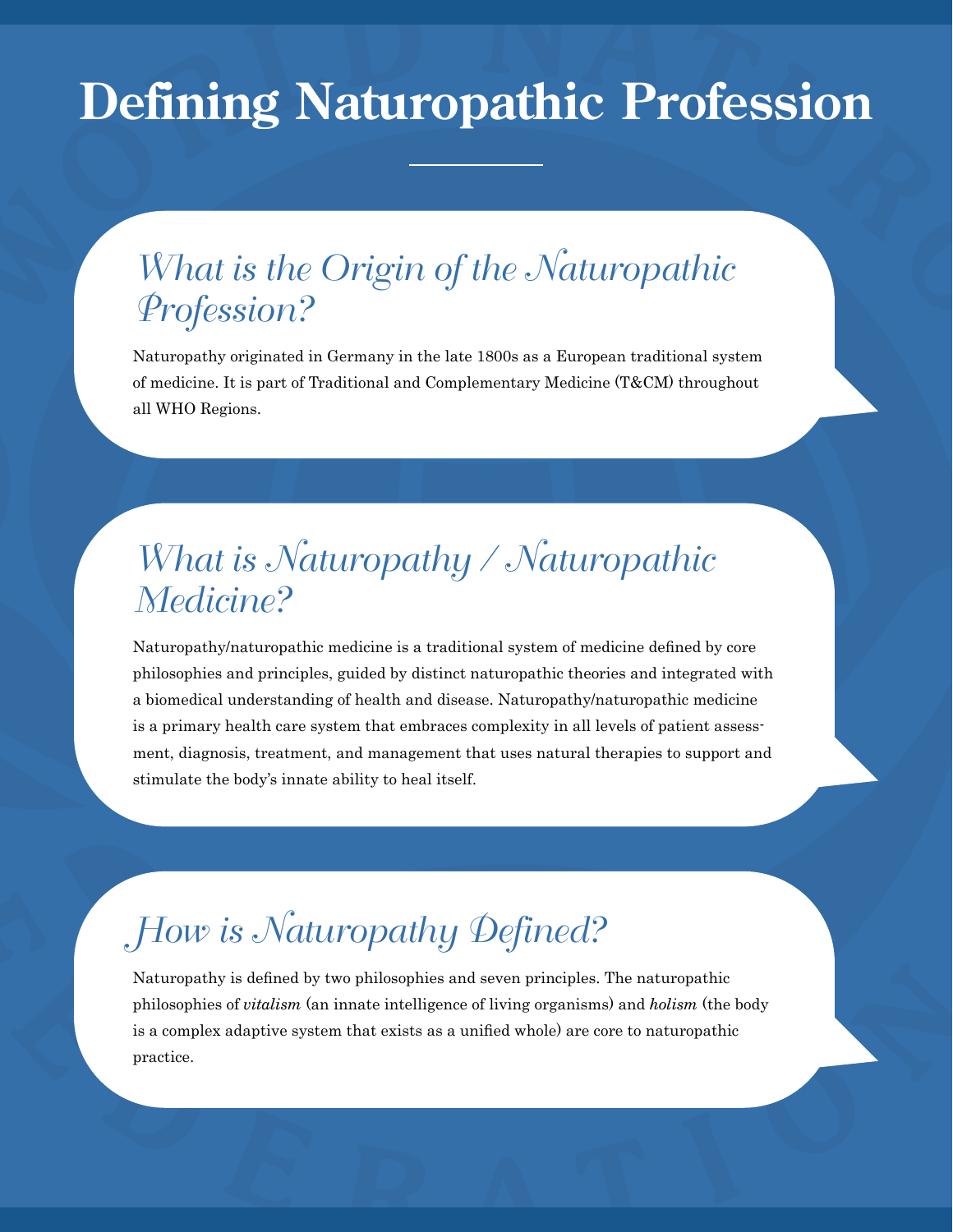## **Defining Naturopathic Profession**

#### *Continued*

## What are the Naturopathic Principles?

There are seven naturopathic principles that guide every aspect of naturopathic care:

- I. First, Do No Harm (*primum non nocere*)
- II. Healing Power of Nature (*vis medicatrix naturae*)
- III. Treat the Cause (*tolle causam*)
- IV. Treat the Whole Person (*tolle totum*)
- V. Doctor as Teacher (*docere*)
- VI. Health Promotion and Disease Prevention
- VII. Wellness and Wellbeing

#### What are the Theories that Guide Naturopathic Practice?

Naturopathic theories guide naturopathic practice and provide an understanding of the clinical reasoning and decision making used in naturopathic care and include:

- *Naturopathic Therapeutic Order* provides a graduated guide to applying naturopathic practices, therapies, and services.
- *Emunctory Theory* outlines the need to and process of eliminating toxins to achieve health.
- *Theory of Complex Systems* acknowledges the human body as a complex adaptive system and provides a framework for understanding the interconnectedness of human health.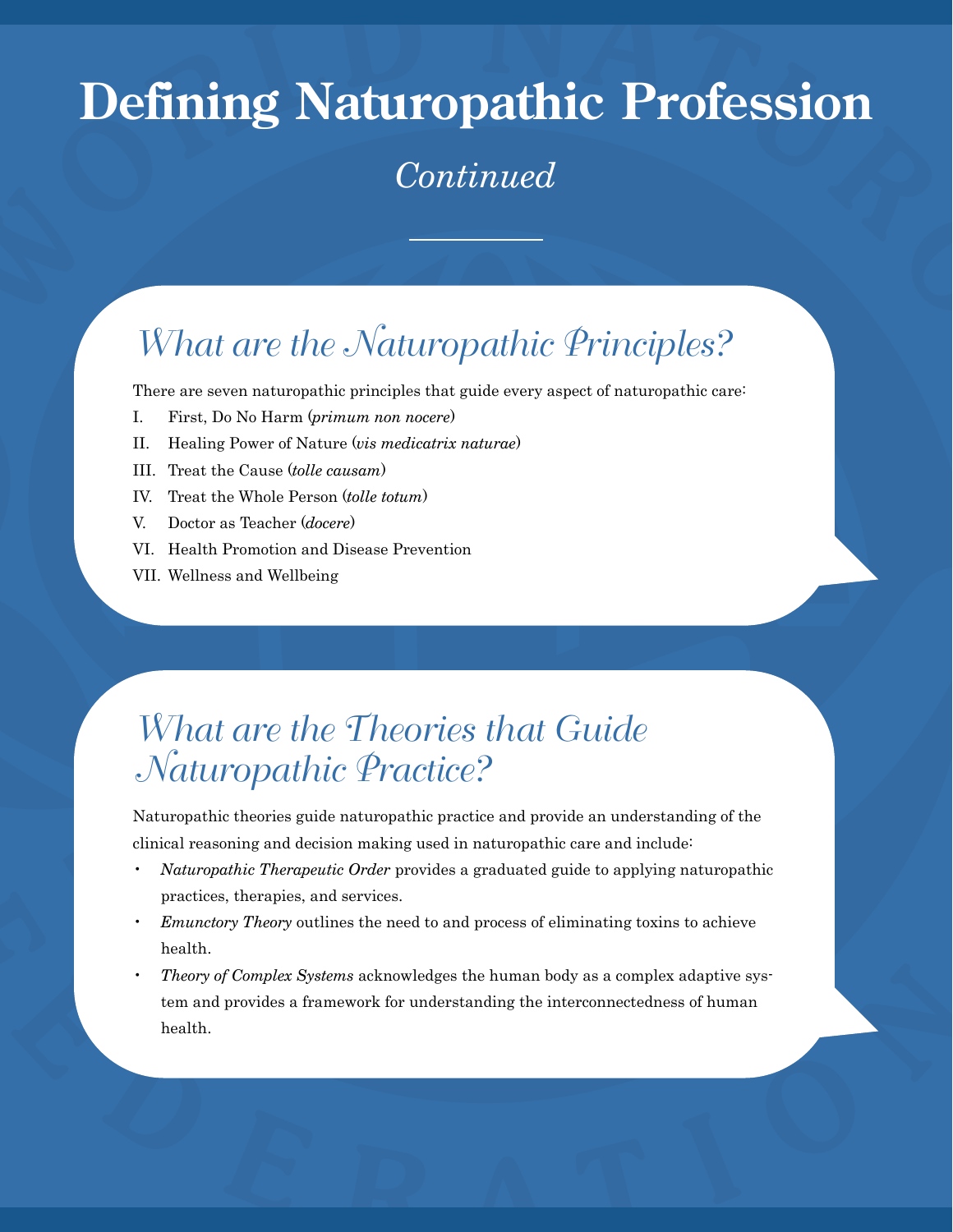## **Defining Naturopathic Profession**

*Continued*

### What is the size of the Naturopathic Workforce?

The naturopathic workforce of more than 110,000 practitioners spans over 108 countries throughout all WHO Regions.

## How many patients are treated per month globally?

It is estimated that the naturopathic workforce provides care to over 5.5 million patients globally per month.

## What is the Focus of Naturopathy / Naturopathic Medicine?

The focus of naturopathy/naturopathic medicine is in disease prevention and establishing optimal health. It is based on the knowledge that the body has an innate ability to heal itself when the obstacles to cure are removed and the building blocks to health are provided. Naturopathy/naturopathic medicine recognizes the importance of addressing the psychological, functional (biochemical), structural, spiritual and environmental aspects of a person in order to identify and treat the roots causes of disease.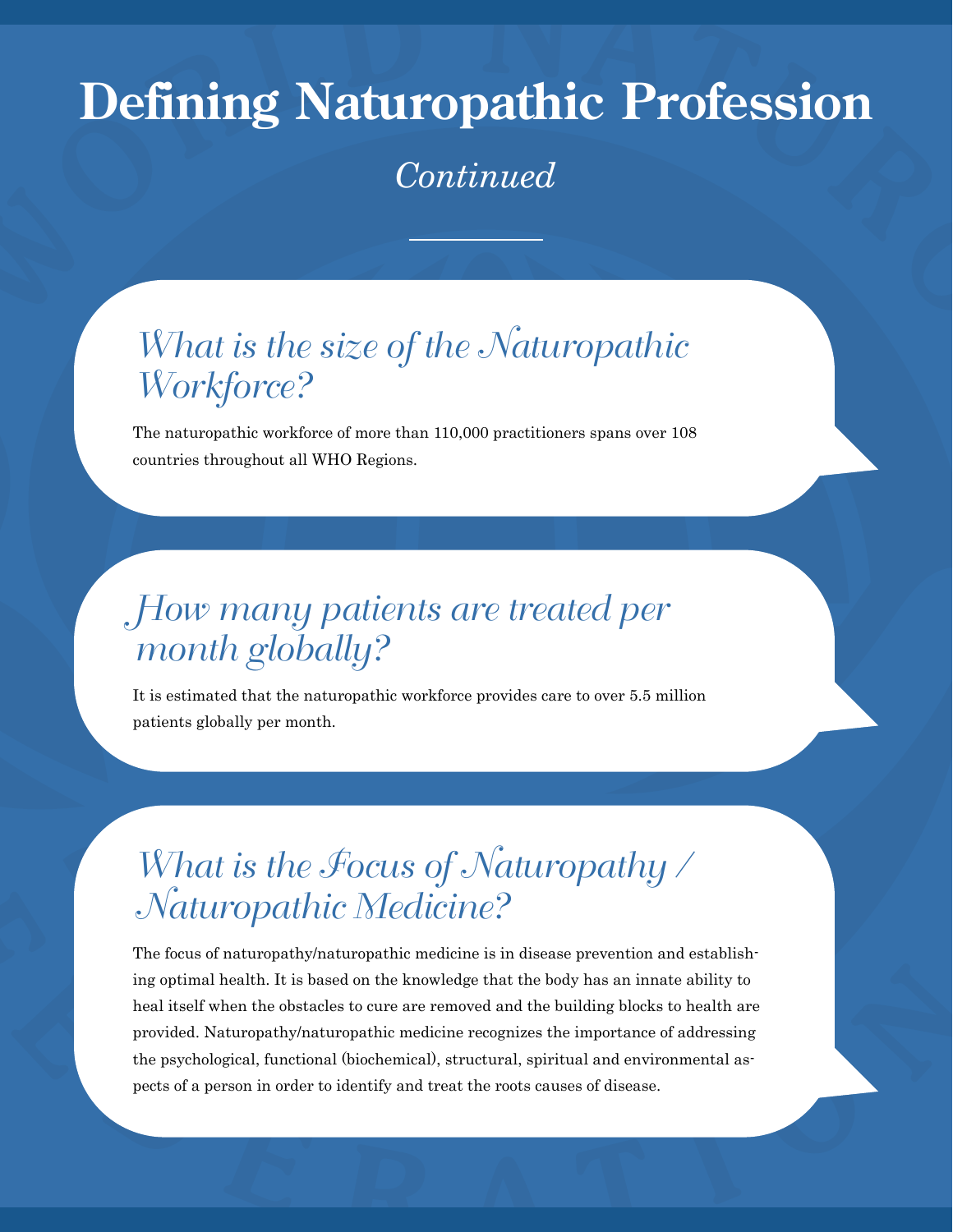## **Naturopathic Care**

#### How would you Describe Naturopathic Care?

The naturopathic workforce is known for its diverse and flexible therapeutic approach as it employs a range of therapeutic modalities in their individualized and multi-modal integrative approach to patient care.

The use of a complex intervention approach to care allows naturopaths/NDs to utilize the synergistic properties of various treatments and to treat the psychological, functional, and structural aspects of each patient. The naturopathic community are leaders in examining the impact of integrating multiple T&CM treatment approaches in conventional care settings.

#### Who do Naturopaths / Naturopathic Doctor's Treat?

The naturopathic workforce practice as primary health care providers and work collaboratively with other healthcare professionals. They treat patients across the lifespan with naturopathic care primarily focusing on prevention and chronic conditions, but also includes patients with acute conditions and those in palliative care. The naturopathic workforce is an untapped health resource for governments to address high burden health conditions in the community.

Or – The naturopathic workforce treats patients across the lifespan with naturopathic care largely focusing on disease prevention and non-communicable diseases.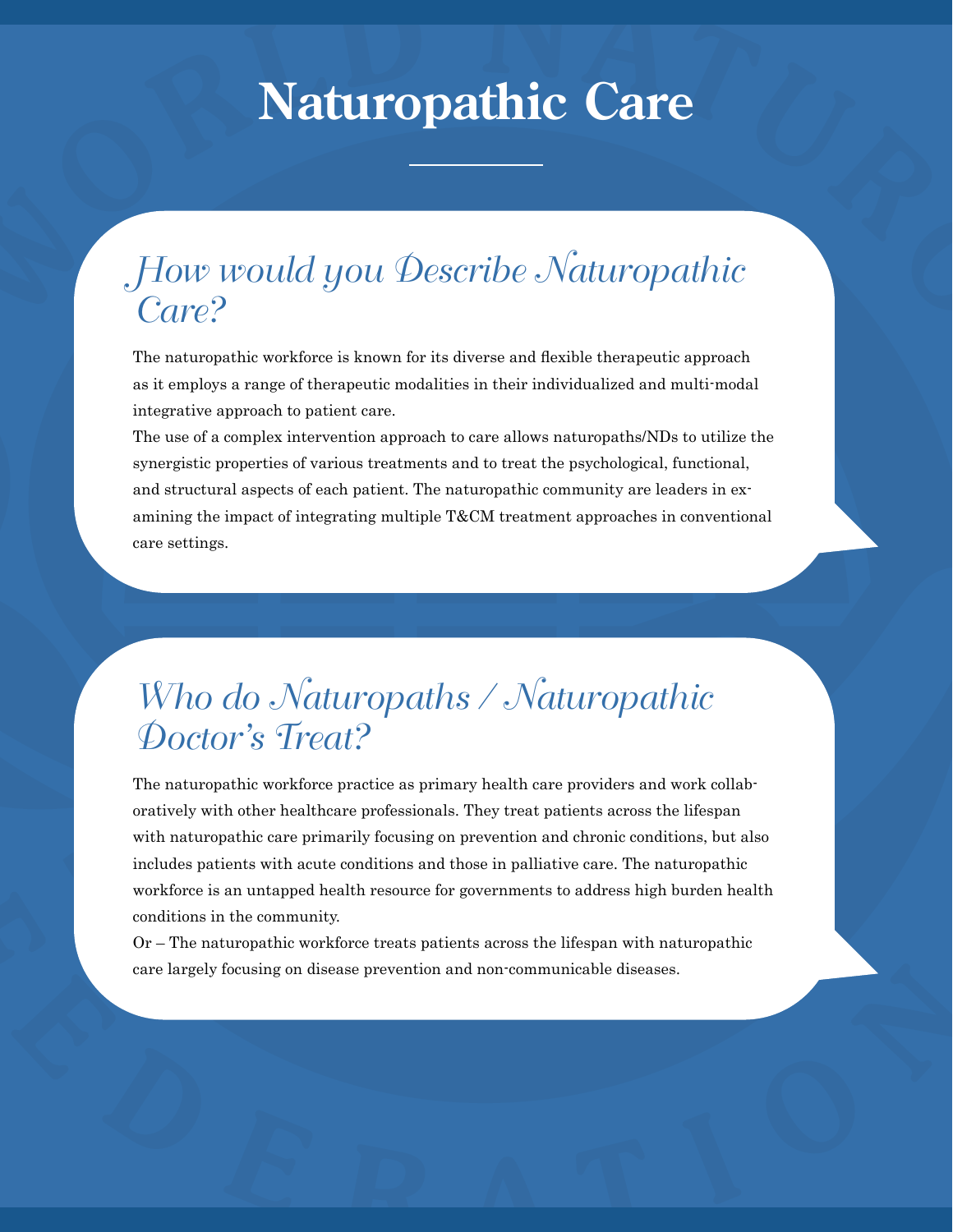## **Naturopathic Care** *Continued*

## What is a Naturopathic Assessment?

Naturopathic assessment is a person-centered process that focuses on assessing a patient's health status, on identifying factors contributing to patient's symptoms and/or diseases and on assessing a patient's vitality and well-being. The breadth of the naturopathic assessment varies by jurisdiction and regulatory status, and may include a comprehensive patient history, physical exam, naturopathic exam and/or diagnostic techniques, and the review of medications and appropriate laboratory tests.

## What is a Naturopathic Diagnosis?

Naturopathic diagnoses draw upon biomedical and profession-specific diagnostic methods to evaluate a patient's health status, determine underlying causes, and asses a patient's vitality and sense of well-being.

#### How does the Naturopathic Workforce Practice?

Naturopathic practice is complex and multi-modal and incorporates core naturopathic therapies, modalities and practices including applied nutrition, clinical nutrition, herbal medicine, lifestyle modification, mind-body medicine counselling, naturopathic physical medicine, hydrotherapy, and other therapies based on jurisdictional regulations and naturopathic education. It is common for naturopaths / NDs to perform or prescribe four or more different naturopathic therapeutic modalities or practices during a naturopathic visit.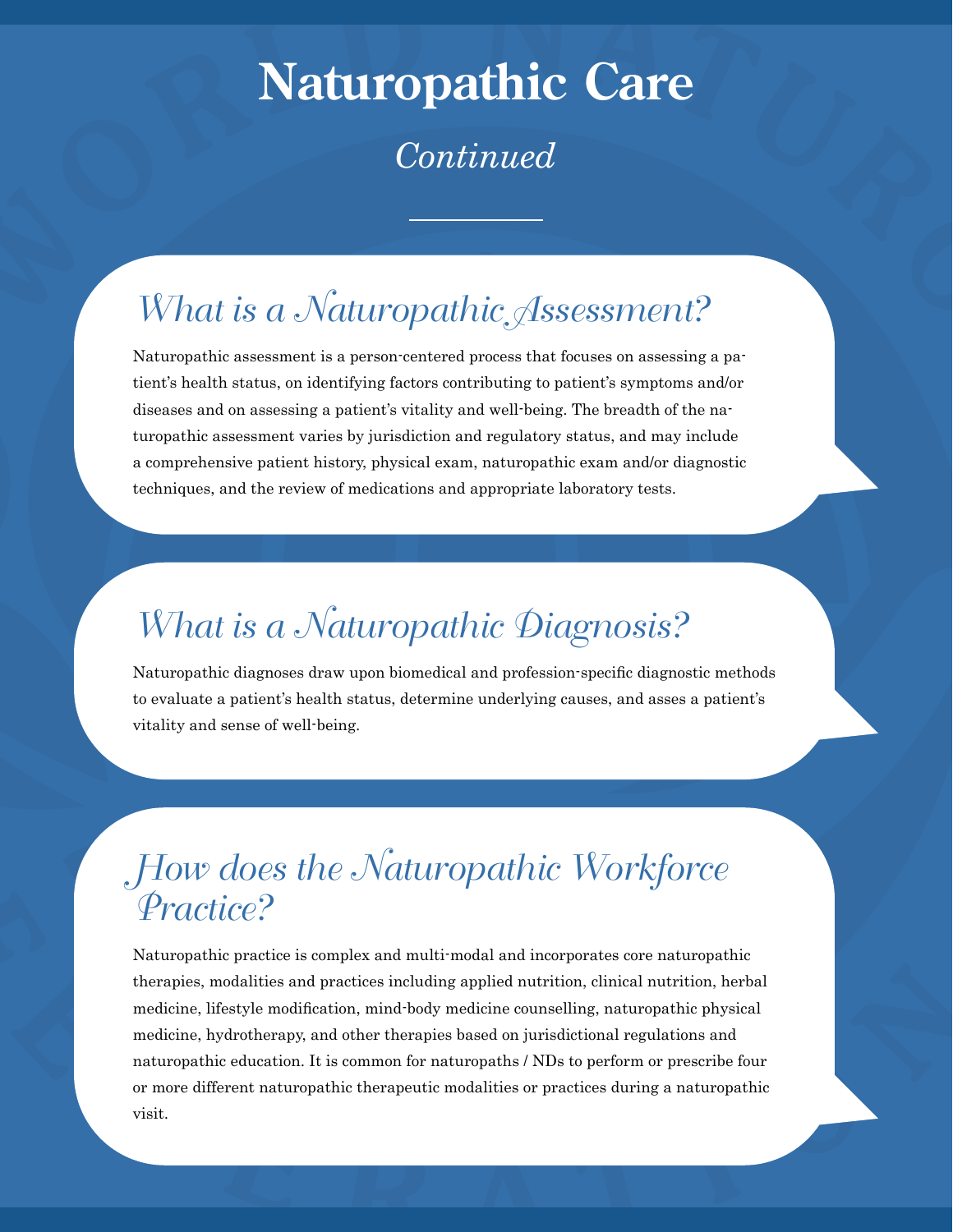## **Naturopathic Care**

*Continued*

## Is Naturopathic Care Cost-Effective?

Naturopathic care is cost-effective, particularly for longer-term and chronic conditions and for individuals with a higher disease burden.

## What Risks Are Associated With Naturopathic Care?

While naturopathy is practiced widely in many countries and is a relatively low risk profession, it is not risk free. The risks associated with naturopathic care are consistent with other healthcare professions with a similar scope of practice and are related primarily to the inherent risks of the naturopathic modalities and treatments used.

When performed by a professional qualified naturopathic practitioner naturopathic care is safe. Patient safety is highly dependent on the educational standards and regulatory requirements within jurisdictions. The direct risks associated with naturopathic care are infrequent compared to most health care, usually minor in nature and of types not dissimilar to those found with other health professions with similar primary care roles. Analysis of media reports concerning the risks of naturopathic care suggests reports have often been critical without objective analysis or an examination of the merits of the situation being reported. Unlicensed practitioners appear to have a higher risk profile than regulated naturopaths / naturopathic doctors. Also, co-option of the term "naturopath" has occurred in jurisdictions without occupational licensing which exposes the public to increased risks.

To address the risks, occupational licensing or statutory registration is the WNF's preferred model for regulation of the profession.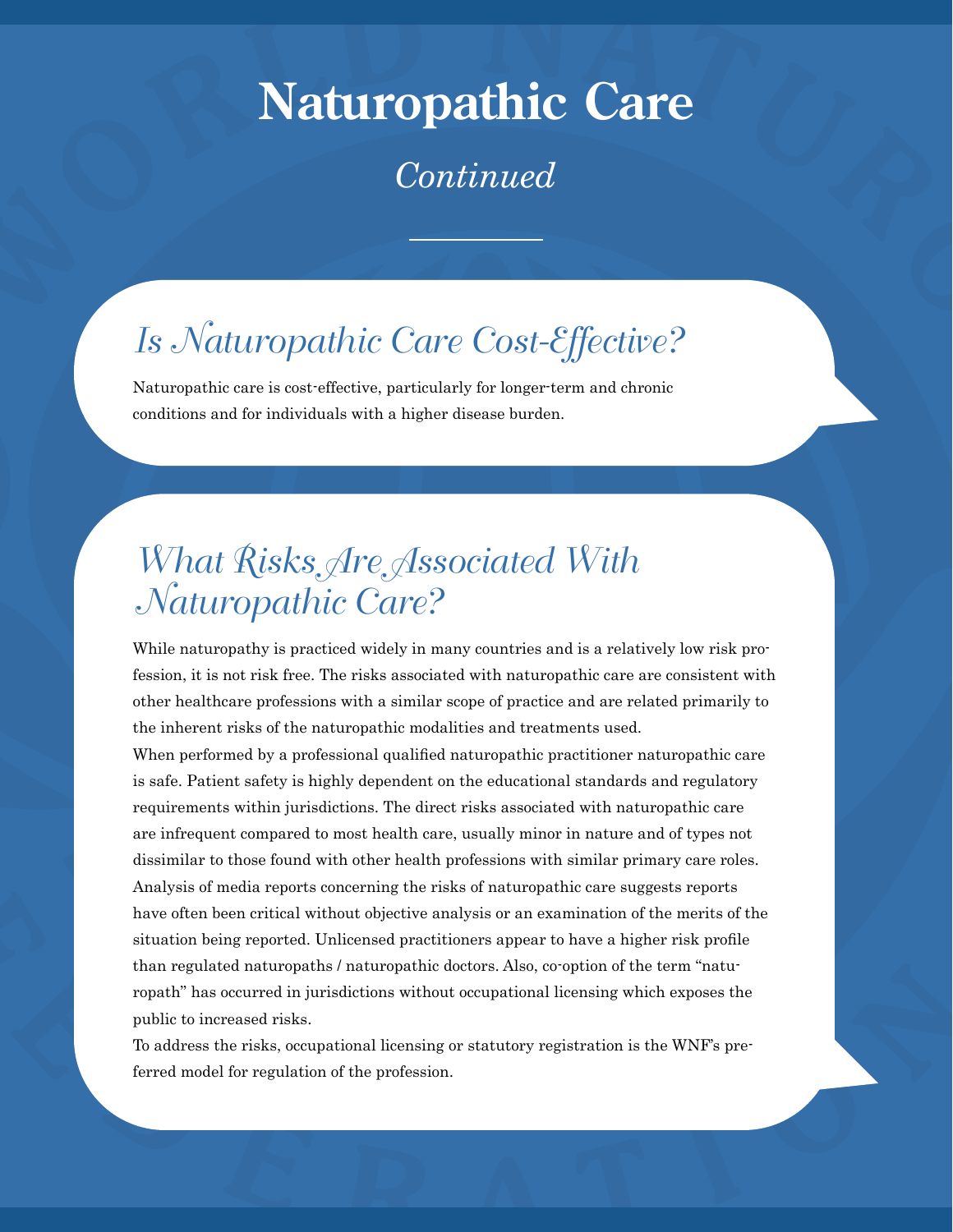## **Regulation and Education of the Naturopathic Workforce**

### What is the Regulation of the Naturopathic Workforce?

In 2022, 34 countries have occupational licensing or statutory registration for their naturopathic workforce. An additional 21 countries have voluntary certification operated by one or more naturopathy professional associations.

Without enforceable minimum qualification and probity standards for entry to the naturopathy profession, other forms of occupational regulation such as voluntary certification, co-regulation and negative licensing do not provide sufficient public protection.

## What is the Status of Naturopathic Education Globally?

There are two main types of naturopathic educational programs emerging globally – the doctorate-level training programs at over 4,000 hours – which currently represents 52% of all programs – and the practitioner-level training programs at 2,500 hours. There are 131 naturopathic educational programs globally with 38% residing in the region of South-East Asia, 27% in the European region, 22% in the region of the Americas, 9% in the Western Pacific region and 4% in the African region.

The doctorate-level programs are primarily in North America, Asia (India) and Western Pacific. There is diversity in naturopathic educational programs in some WHO Regions, especially Europe and Latin America, however the trend globally is to towards higher naturopathic educational programs.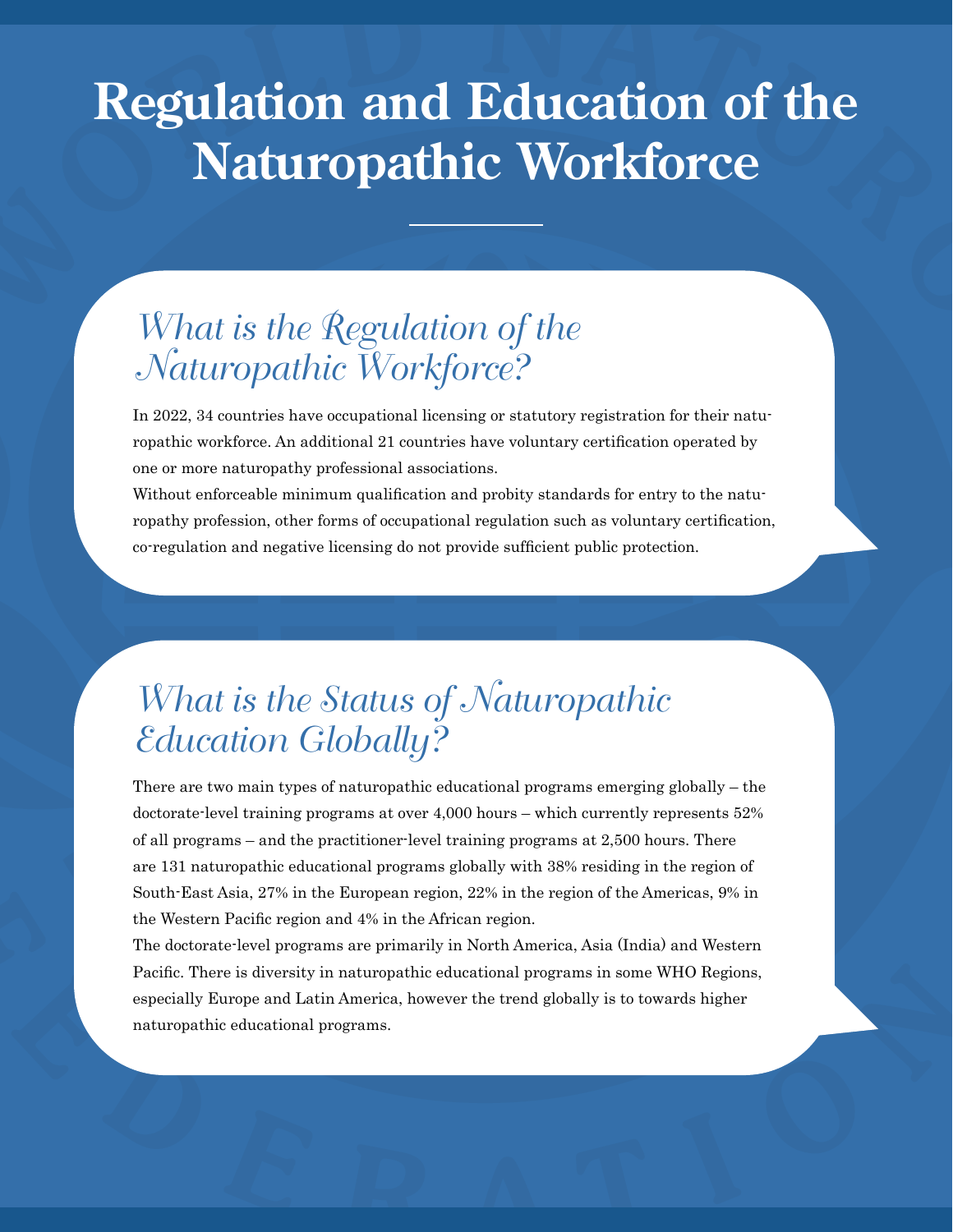## **Regulation and Education of the Naturopathic Workforce**

*Continued*

### What Does Naturopathic Educational Knowledge Include?

Naturopathic educational knowledge includes:

- naturopathic history, philosophies, principles, and theories.
- naturopathic medical knowledge, including basic sciences, clinical sciences, laboratory and diagnostic testing, naturopathic assessment, and naturopathic diagnosis.
- naturopathic therapeutic modalities, practices, and treatments.
- supervised clinical practice.
- ethics and business practices; and
- research.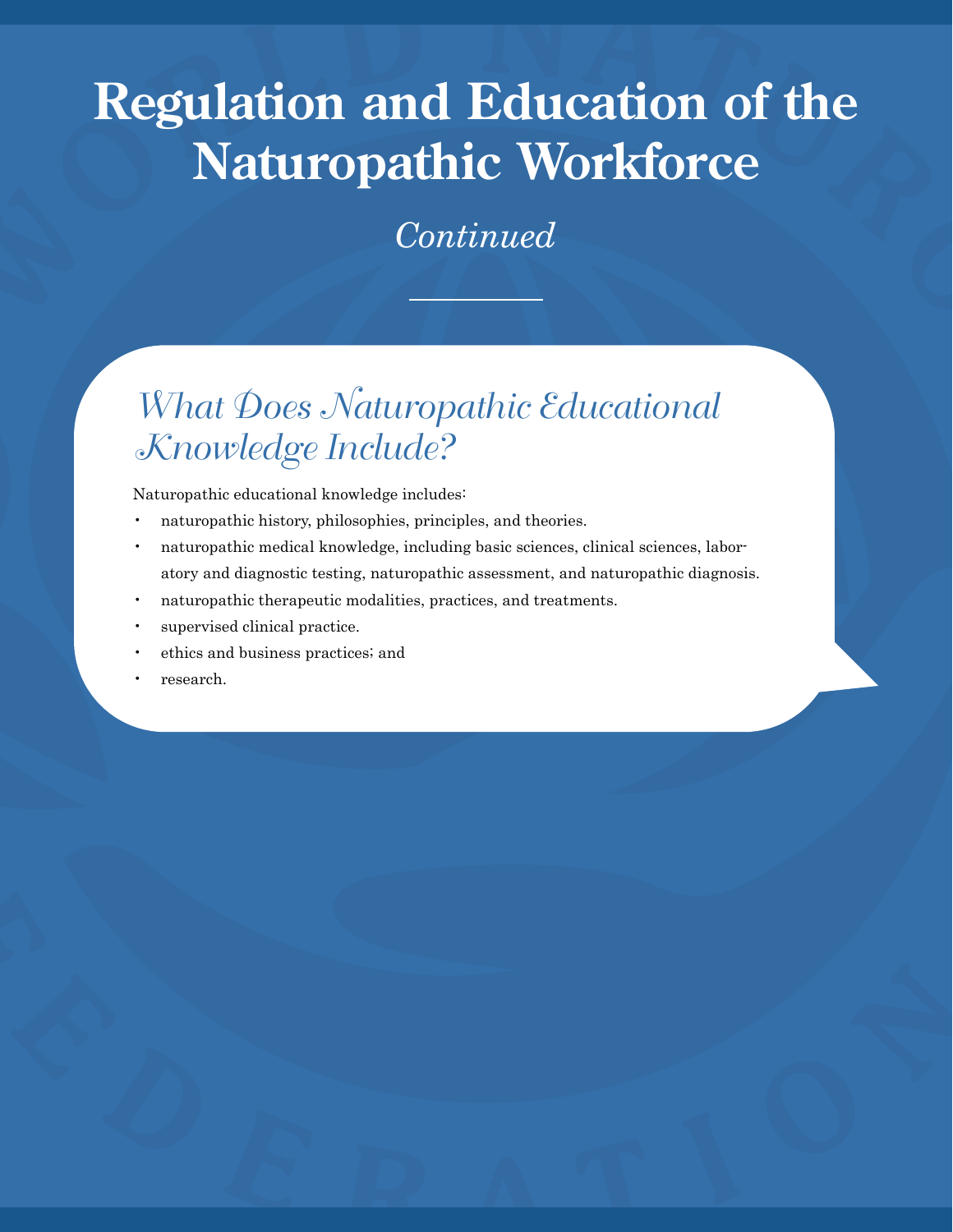## **Naturopathic Research**

### What Considerations are Important when Conducting Naturopathic Research?

It is important that naturopathy is recognized as a total system of traditional medicine and that the research paradigm employed to evaluate the effectiveness of naturopathy/ naturopathic medicine is able to accommodate the complex and holistic nature of naturopathic practice in order to provide accurate results that meaningfully inform policy and practice. Pragmatic clinical research methods apply a complex, person-centred approach to clinical trial design that may help determine reliability to naturopathic practice.

## To What Degree has the Naturopathic Profession Engaged in Research?

The international naturopathic research community has demonstrated sustained commitment to codifying and synthesizing existing knowledge, generating new knowledge, and disseminating this knowledge to the wider clinical and research community. Naturopaths/NDs published over 2000 peer-reviewed articles between 1987 and 2018. The naturopathic profession has been increasingly engaged with evidence-based medicine since it was articulated in 1996.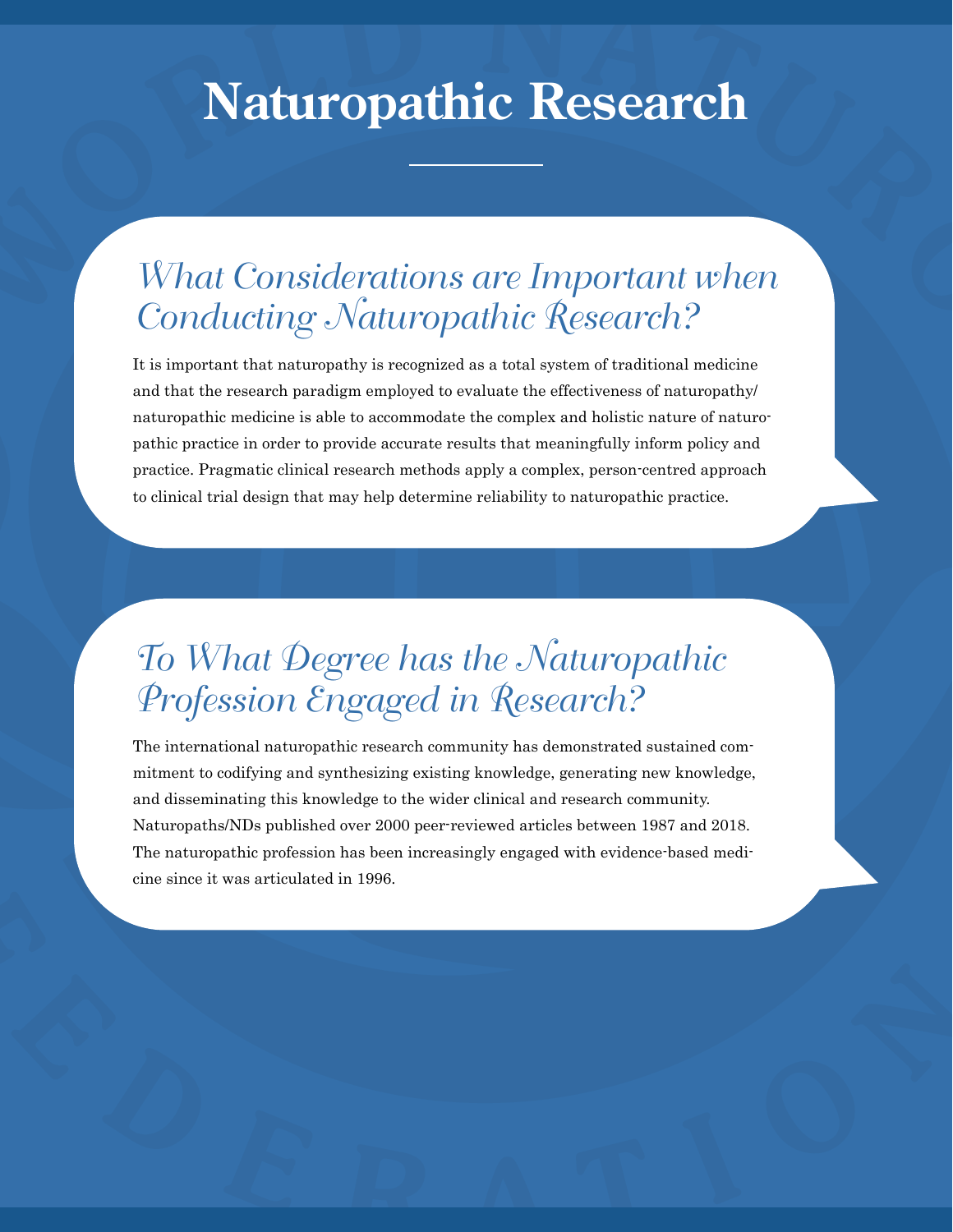## **Naturopathic Research**

*Continued*

## What Kind of Research do Naturopathic Researchers Conduct?

Naturopathic researchers have investigated a broad range of health conditions and a diverse array of naturopathic treatments. Naturopathic researchers utilize all types of research designs including randomized control trials, observational studies, reviews and case studies. Naturopathic researchers publish in high ranked journals on a range of subject.

#### What is Required to Advance Naturopathic Research?

The naturopathic profession requires adequate infrastructure to further support research, build research capacity and, consumer and practitioner engagement, and integration into health systems. There are current research designs, such as pragmatic studies, that can accurately assess the effectiveness and efficacy of naturopathic practice. Dedicated government funding for naturopathic research is needed to facilitate the naturopathic profession's interest, capability and capacity to conduct health quality research.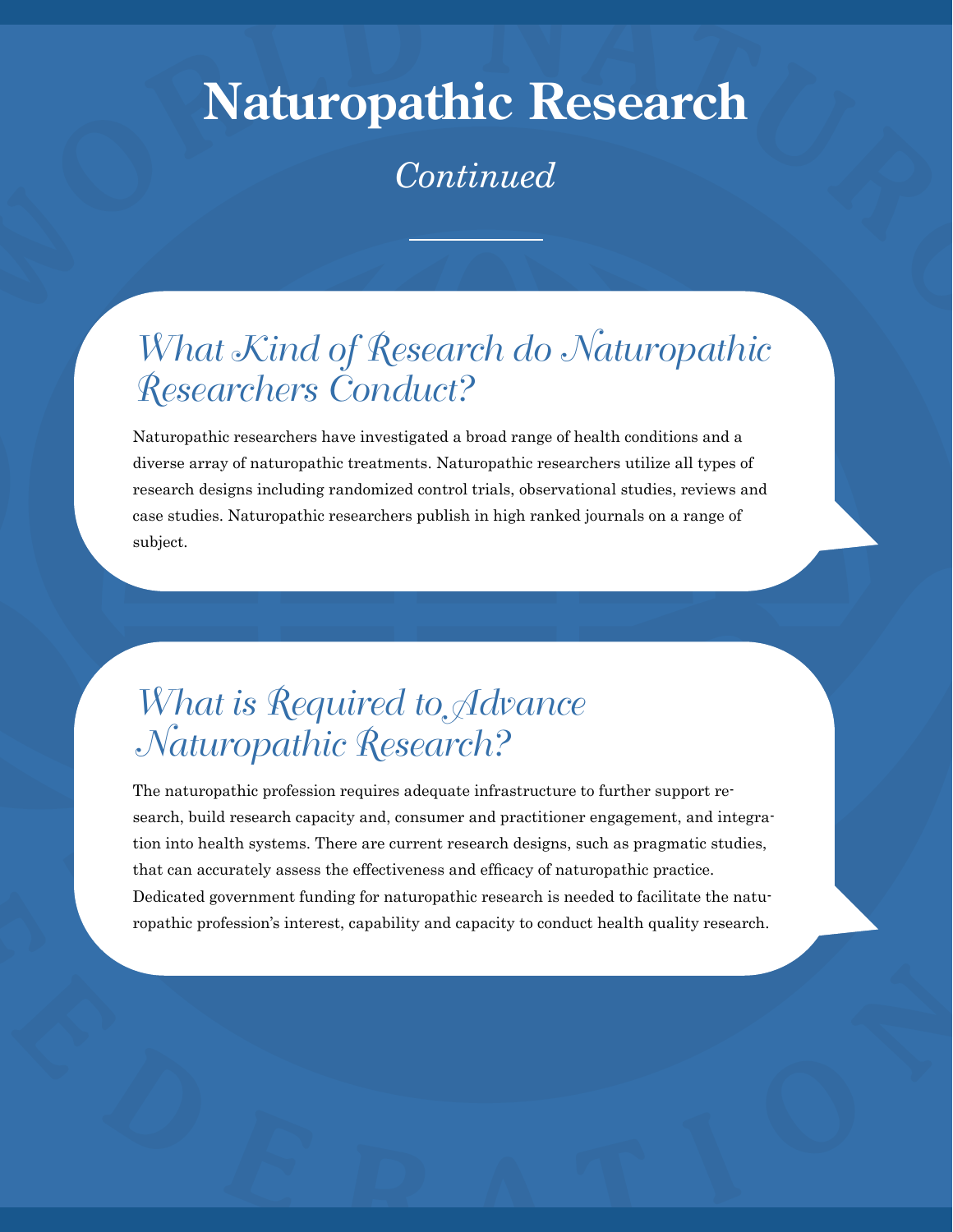## **Other Information**

### Tell Me About Naturopathic Community **Clinics**

Naturopathic Community Clinics (NCCs) serve underprivileged, marginalized, low income, and underserved populations along with other specialized groups at low or no cost to patients. Most NCCs are affiliated with naturopathic educational programs and increase accessibility to naturopathic primary care for diverse populations. There are over 100 naturopathic community clinics (NCCs) around the globe with the majority existing in North America and more recently in African, Asian, European, and Western Pacific Regions.

What Roles Does the Naturopathic Workforce Have with Respect to Community Education?

Health promotion activities play an important role in addressing non-communicable diseases. 98% of naturopaths/NDs engage in community education and health promotion activities and are well suited to play a more formal role in public health initiatives aimed at increasing health literacy. Most naturopathic community education activities are free to the public.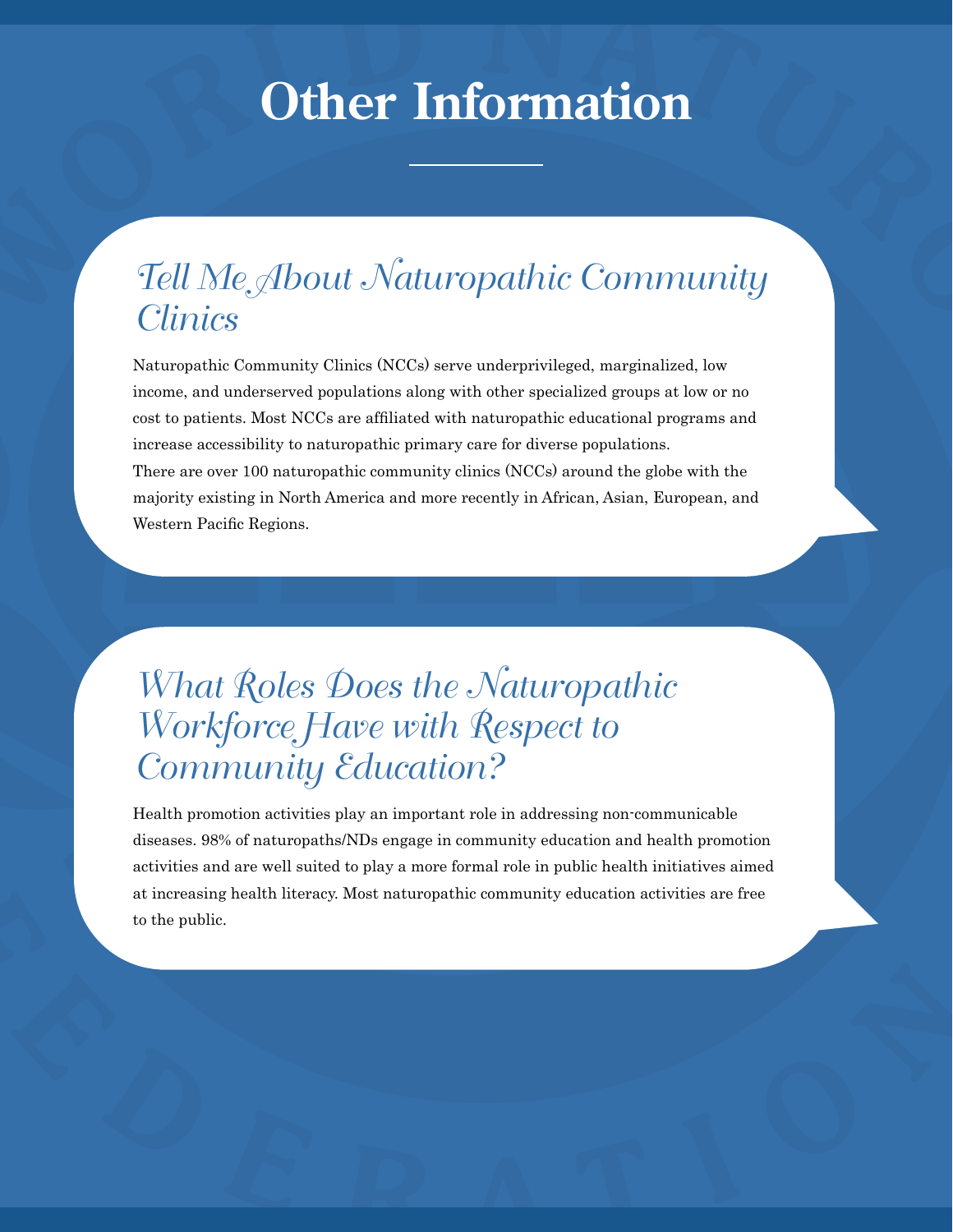## **Other Information**

#### *Continued*

#### To What Degree Does the Naturopathic Workforce Practice Knowledge Mobilization?

Naturopaths/NDs use and share knowledge and information from diverse sources, including scientific journals, clinical textbooks, conferences, and patients.

- 76.2% of naturopaths/NDs report using information published in scientific journals to inform patient care.
- 70.1% of naturopaths/NDs report using information from laboratory, and pathology tests or radiological examinations to inform patient care.
- Naturopaths/NDs also use patient-provided information, particularly the patient's lived experience of their health condition, to inform their clinical decisions.
- Naturopaths/NDs demonstrate application of both evidence-based medicine and patient-centred care principles when they use and apply knowledge and information.